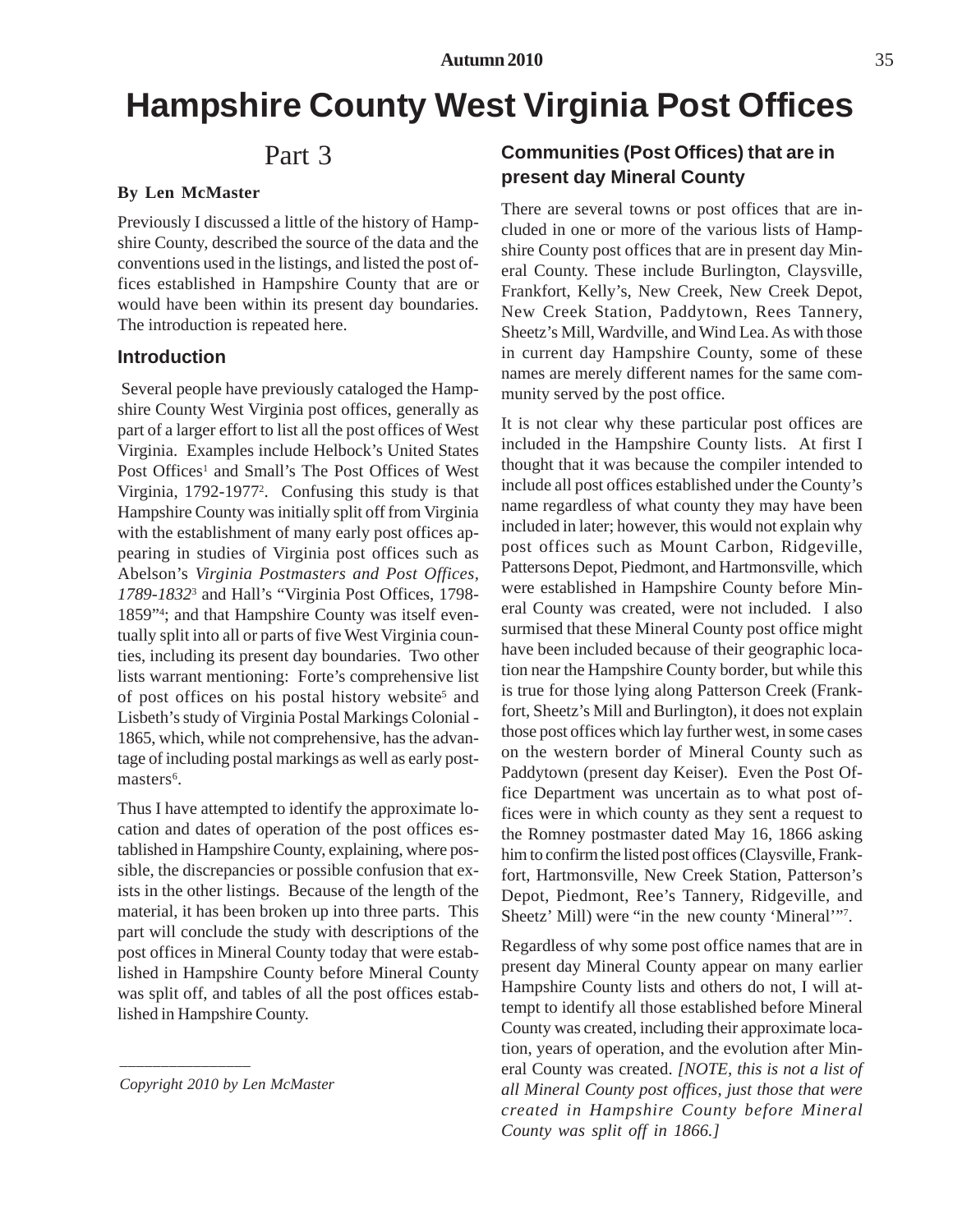**Alaska** (Frankfort, Fort Ashby)

Established November 28, 1881, the post office was previously known as Frankfort, and on September 1, 1932 the name was changed to For Ashby. See Fort Ashby for more detail.

## **Burlington**

Burlington is located in southeastern Mineral County on the Northwestern Turnpike (U.S. Route 50) west of Romney near the intersection with Pattersons Creek Road (County Route 11). The post office was established September 24, 1827, and discontinued April 17, 1844 until re-established February 2, 1853. It was discontinued again February 10, 1860 and re-established in Mineral County October 14, 1867. It continues operation as a working post office today, zip code 26710.

Both Helbock and Small list Burlington in Mineral County regardless of dates of operation.



*Figure 22 1900 Burlington postmark*

## **Claysville** (Kelly's, Clay, Clayville)

Claysville was located in south-central part of Mineral County on the Northwestern Turnpike (U.S. Route 50) near the intersection with State Route 93 south of New Creek. The post office was originally established as Kelly's December 7, 1832 with John Kelly serving as the first postmaster. On May 5, 1838 the name was changed to Claysville, which operated until discontinued on July 23, 1845. I believe this post office was reestablished April 27, 1860 as Clayville, operating under that name until May 4, 1866 when the name was changed back to Claysville; and then operated as Claysville until it was discontinued October 28, 1884 with the mail routed to Rees Tannery.

Small lists Kelly's, the 1<sup>st</sup> Claysville, and Clayville as in Hampshire County, and the 2nd Claysville as in Mineral County but with a discontinuance date of 1894 instead of 1884<sup>2</sup>. Helbock lists Kelly's and the 1st Claysville as in Hampshire County, but he does not list Clayville separately, showing only the  $2<sup>nd</sup>$  Claysville operating in Mineral County from 1860 to 1884 … "if the choice came down to making a double listing or a single listing for a particular post office with a minor change due to spelling differences, the single listing was chosen"<sup>1</sup>, in this case even though they were in different counties.

## **Fort Ashby** (Alaska, Frankfort)

Fort Ashby is located in northeastern Mineral County on State Route 28 at the intersection with State Route 46 northwest of Springfield. The post office was originally established as Frankfort in 1800 (the date of first return is reported as January 1, 1801). On November

> 28, 1881 the name was changed to Alaska, and then on September 1, 1932 to Fort Ashby, which continues as working post office today, zip code 26719.

> Both Helbock<sup>1</sup> and Small<sup>2</sup> list Frankfort, Alaska, and Fort Ashby as in Mineral County regardless of dates of operation.

> **Frankfort** (Frankford, Alaska, Fort Ashby)

Established in 1800 the name was changed to Alaska November 28, 1811, and later to Fort Ashby. See Fort Ashby for more detail.

## **Hartmonsville** (Hartmansville)

Hartmonsville was located in southwestern Mineral County along the Northwestern Turnpike (U.S. Route 50) near the intersection with Mt. Pisgah Road (County Route 50/5) just north of the Grant County line southwest of New Creek. The post office was established November 27, 1858 and discontinued July 9, 1866. It was re-established on February 13, 1867 and was discontinued October 31, 1915 with the mail routed to Elk Garden.

Both Helbock and Small list Hartmansville as in Mineral County regardless of dates of operation.

## **Headsville** (Sheetz's Mill)

Headsville was located in southeastern Mineral County near the intersection of Pattersons Creek Road (County Routes 11) and Fountain-Headsville Road (County Route 16), north of Burlington. The post office was originally established as Sheetz's Mill January 2, 1813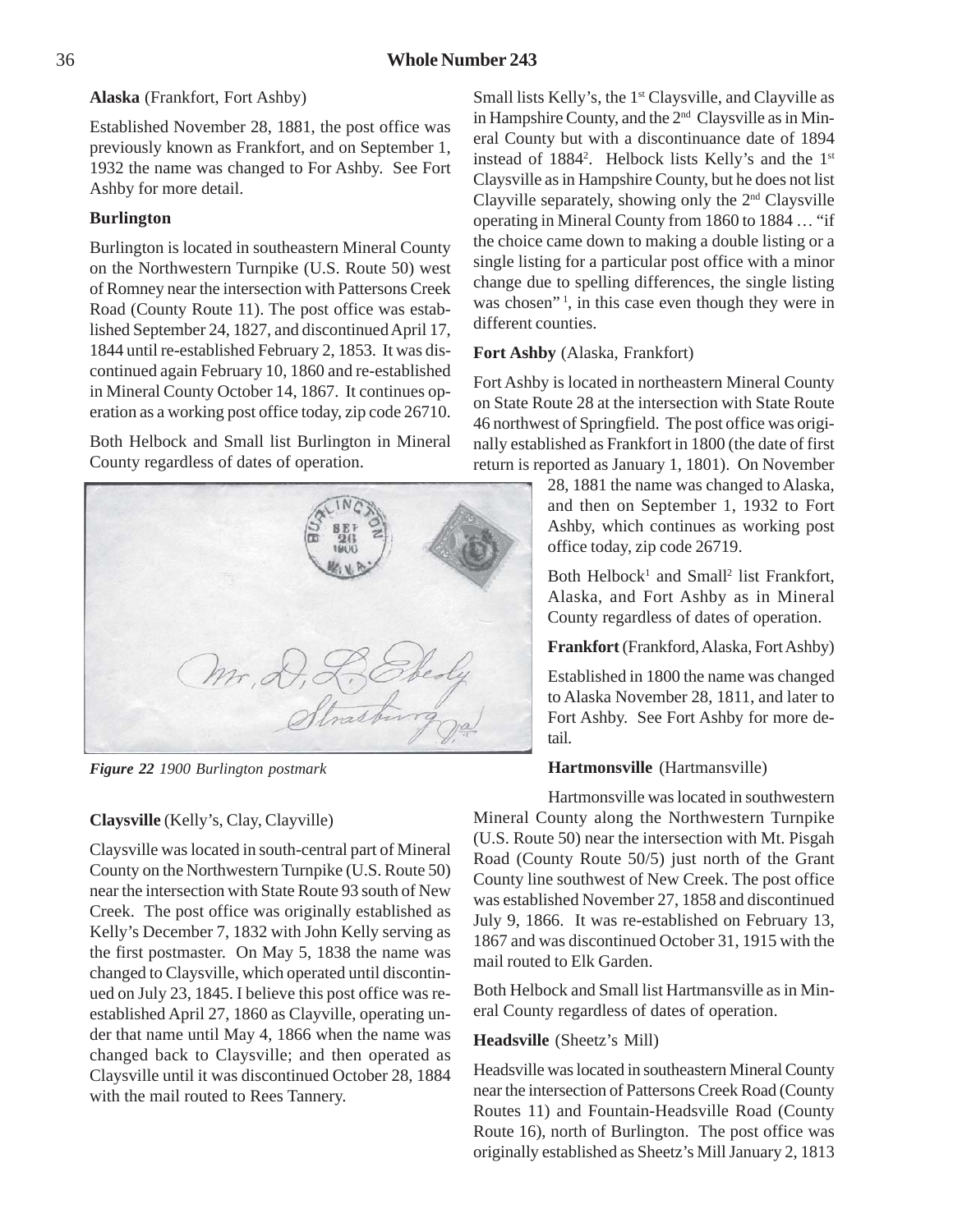*Figure 23 1882 Headsville postmark*

with Charles Marshall serving as the first postmaster until it was discontinued May 3, 1815. The post office was re-established January 14, 1828 with Frederick Sheetz serving as postmaster. Henry Head served as postmaster from February 26, 1855 to February 23, 1857; and then again from March 24, 1858 until the post office was discontinued September 29, 1866. On March 5, 1868 the post office was re-established as Headsville with Henry Head serving as the initial postmaster, and continued operation until discontinued December 31, 1951 with the mail routed to Keyser. The general store that housed the post office from the 1860's until 1914 was acquired by the Smithsonian, torn down, restored and re-built for display in 1971 at the National Museum of American History in Washington,  $DC^{20}$ . Today the restored Headsville post office is on loan from the Smithsonian to the American Philatelic Society (APS) and displayed at their headquarters in Bellefont, PA, where it is a working post office, zip code 16823.

Both Helbock<sup>1</sup> and Small<sup>2</sup> list Sheetz's Mill as in Hampshire County, and Headsville as in Mineral County consistent with the dates of operation.

#### **Kelly's** (Claysville)

Established December 7, 1832, the name was changed to Claysville May 5, 1838. See Claysville for more detail.

**Keyser** (Paddytown, Paddy Town, New Creek Depot, New Creek Station, New Creek, Wind Lea)

Keyser is located in western Mineral County where the New Creek River empties into the North Branch of the Potomac River at the intersection of US Route 220 and State Route 46. The first post office was established as Paddytown October 30, 1811, which

was discontinued January 6, 1844 until reestablished as Paddy Town January 22, 1852. With the arrival of the railroad the post office name changed several times, first to New Creek Depot on October 4, 1852, to Wind Lea on January 22, 1855, and to New Creek Station on August 8, 1857. Then on August 29, 1867 the post office name was changed to just New Creek, and finally to Keyser on September 23, 1874 after the town was incorporated. The post office continues to operate today, zip code 26726.

Helbock<sup>1</sup> lists Paddytown as in Hampshire County (he does not list Paddy Town separately), New Creek Depot in Mineral

County, Wind Lea in Hampshire County, New Creek Station and Keyser in Mineral County. Small<sup>2</sup> lists Paddytown (he does not list Paddy Town separately), New Creek Depot, Wind Lea, New Creek Station, and Keyser as all in Mineral County. The use of the name New Creek from 1867 to 1874 for this location is confusing as it appears to have been used for another location as well. Small appears to correctly list the 2nd New Creek post office operating from 1867 to 1874. Helbock, however, lists a New Creek post office incorrectly operating from 1867 to date, which appears to mix up the post office operating at what became Keyser with the post office operating at what became New Creek (see New Creek).

#### **Mount Carbon** (Piedmont)

Established August 16, 1852, the name was changed to Piedmont December 21, 1855. See Piedmont for more detail.



*Figure 24 Mount Carbon postmark circa 1854 (courtesy of Wayne Farley)*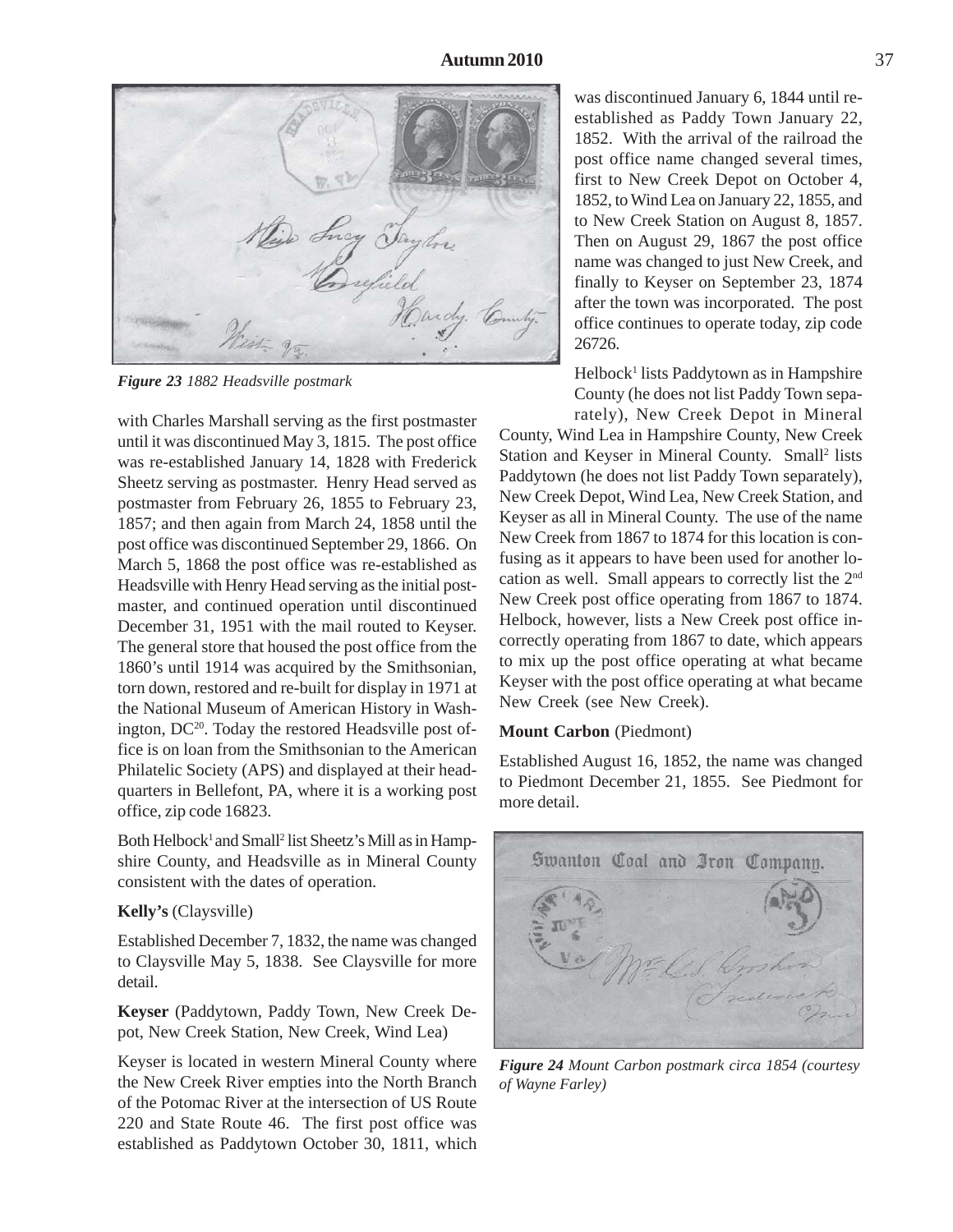**New Creek** (Newcreek, Rees Tannery, Wardsville)

New Creek today lies along the New Creek River in south-central part of Mineral County on McMullen Highway (State route 972) near the intersection with the Northwestern Turnpike (U.S. Routes 50) south of Keyser. There are several listings of post offices with "New Creek" in the name, all appearing to lie along the New Creek river that flows from New Creek Mountain in northern Grant County to the northeast through western Mineral County and emptying into the North Branch of the Potomac at present day Keyser. Making it more difficult are the overlapping dates of operation (see Keyser). It appears that New Creek was established as a post office in this community July 22, 1851 until its name was changed to Wardsville on August 8, 1857, then to Rees Tannery on March 25, 1861 with Silas Rees serving as the postmaster. Rees' Tannery was discontinued September 29, 1866 and reestablished April 12, 1878. On March 25, 1896 the name was changed to Newcreek, which continued operation until discontinued April 29, 1944. The post office was re-established Jun 23, 1945 and on July 1, 1963 the name was changed to New Creek, which continues operation as a working post office today, zip code 26743.

Both Helbock<sup>1</sup> and Small<sup>2</sup> list the  $1<sup>st</sup>$  New Creek, Wardville and Rees' Tannery as located in Hampshire County, and the 2nd Rees' Tannery as located in Mineral County. Helbock does not list Newcreek and his listing of New Creek operating from 1867 to date appears to mix up the post office operating at what became Keyser with the post office operating at what became New Creek (see Keyser). Small does not list Newcreek either, and his listing of New Creek operating from 1963 to date misses the earlier operation as Newcreek.

**New Creek Depot** (Paddytown, Paddy Town, Wind Lea, New Creek Station, New Creek, Keyser)

Established October 4, 1852, the post office was previously known as Paddytown or Paddy Town, and on January 22, 1855 the name was changed to Wind Lea. See Keyser for more detail.

**New Creek Station** (Paddytown, Paddy Town, New Creek Depot, Wind Lea, New Creek, Keyser)

Established August 8, 1857, the post office was previously known as Wind Lea, and on August 29, 1867 the name was changed to New Creek. See Keyser for more detail.

**Paddytown** (Paddy Town, Paddy T., New Creek Depot, Wind Lea, New Creek Station, New Creek, Keyser)

Established October 30, 1811 and discontinued January 6, 1844, the post office was re-established as Paddy Town January 22, 1852, and the name changed to New Creek Depot October 4, 1852. See Keyser for more detail.

#### **Patterson Creek** (Pattersons Depot, Pattersons Creek)

Patterson Creek was located in northern Mineral County where Patterson Creek empties into the North Branch of the Potomac River at the intersection of Dans Run (County Route 15) and Pattersons Creek Village Road (County Route 28/3). The post office was originally established as Pattersons Depot July 7, 1843, operating until it was discontinued October 27, 1903 with mail routed to Alaska. On March 5, 1907 it was re-established as Pattersons Creek and on September 1, 1951 the name was changed to Patterson Creek, operating until it was discontinued April 13, 1985 with the mail routed to Ridgley.

Jay Lounsbury in his book on "Discontinued and Renamed Post Offices in the ZIP Era," distinguishes what he refers to as the "administrative" closing date that appears in Post Office Department records from the "actual" closing date, which may differ from the administrative closing by days to years. In an attempt to increase the accuracy of post office closings, Lounsbury attempted to contact "current and former Postmasters and knowing local residents." Thus Lounsbury lists the closing of Pattersons Creek as "during 1984," as opposed to the "discontinued" date of April 13, 1985 listed in the Postal Bulletin.<sup>9</sup> [This was the only discrepancy in closing dates noted by Lounsbury for those post offices that were originally part of Hampshire County, but located in Mineral County today.]

Both Helbock<sup>1</sup> and Small<sup>2</sup> list Pattersons Depot and Pattersons Creek as in Mineral County regardless of the dates of operation. Small lists Patterson Creek separately, while Helbock does not.

**Pattersons Depot** (Pattersons Creek, Paterson Creek)

Established July 7, 1843 and discontinued October 27, 1903, the post office was re-established March 5, 1907 as Pattersons Creek. See Patterson Creek for more detail.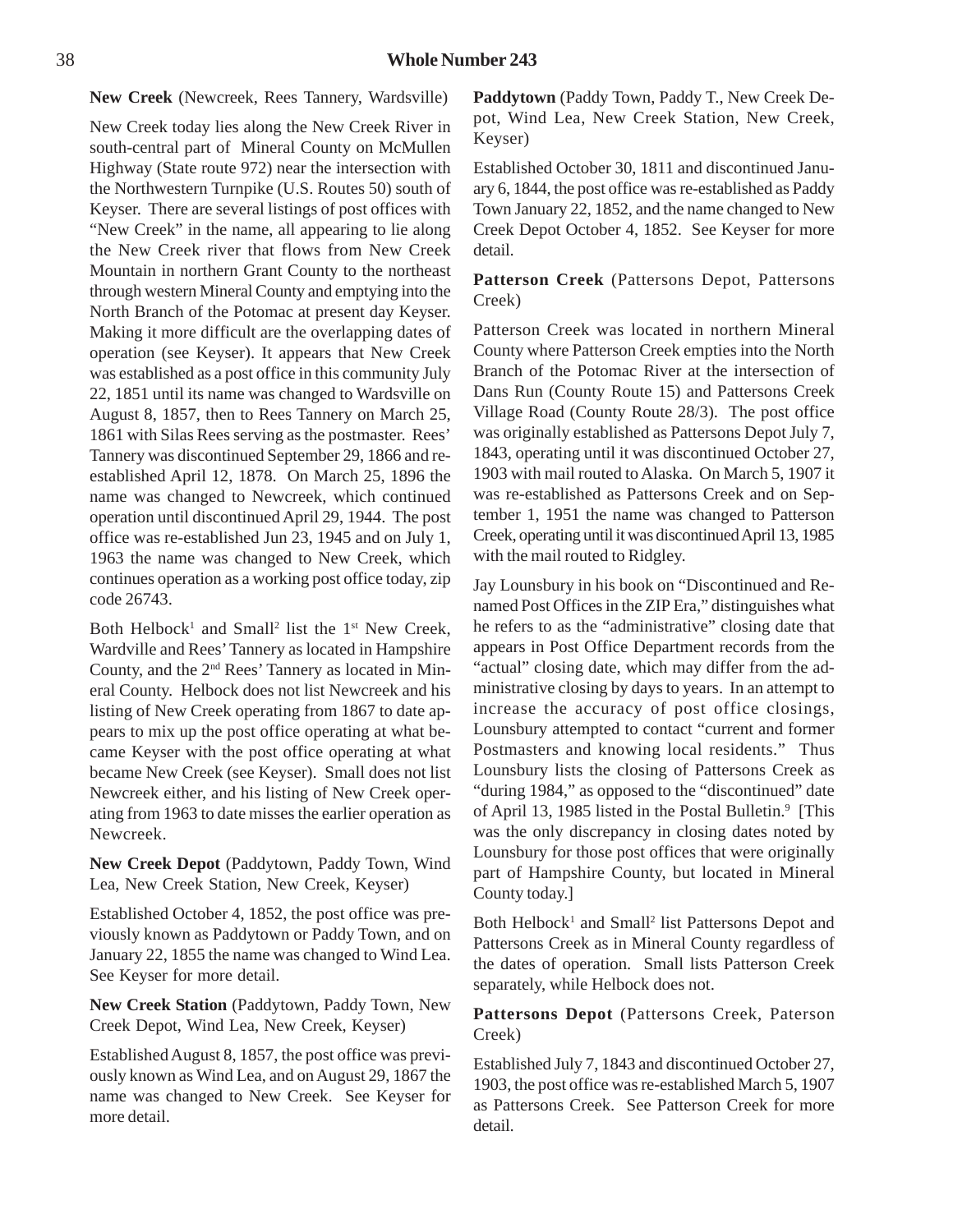Patterson Depor va July 2 nd Tripes Mc Muchine & Harry's

*Figure 25 1852 Pattersons Depot manuscript postmark (courtesy of Wayne Farley)*

## **Piedmont**

Piedmont is located in western Mineral County on State Route 46 along the North Branch of the Potomac River west of Keyser. The post office was originally established as Mount Carbon August 16, 1852. On December 21, 1855 the name was changed to Piedmont, which continues operation as a working post office today, zip code 26750.

Helbock<sup>1</sup> lists Mount Carbon as in Hampshire County and Piedmont as in Mineral County, while Small<sup>2</sup> lists both Mount Carbon and Piedmont as in Mineral County, regardless of the dates of operation.



*Figure 26 1856 Piedmont manuscript postmark (courtesy of Wayne Farley)*

#### **Rees Tannery** (New Creek, Wardville, Newcreek)

Initially established March 25, 1861, the post office was previously known as Wardville. It was discontinued September 29, 1866, but re-established April 12, 1878, and then on March 25, 1896 the name was changed to Newcreek. See New Creek for more detail.

#### **Ridgeville** (Ridge Village)

Ridgeville was located in south-central part Mineral County on the Northwestern Turnpike (U.S. Route 50) west of Burlington near the intersection with Knobley Road (County Route 9). The post office was established May 18, 1834 and discontinued January 31, 1908. It was re-established four months later on June 12, 1908 and discontinued July 1, 1960 with the mail routed to Keyser.

Both Helbock<sup>1</sup> and Small<sup>2</sup> list Ridgeville as in Mineral County regardless of dates of operation.

**Sheetz's Mill** (Sheetz' Mill, Sheet's Mill, Headsville)

Established January 2, 1813 and discontinued September 29, 1866, the post office was re-established as Headsville March 5, 1868. See Headsville for more detail.

**Wardville** (New Creek, Rees Tannery, Newcreek)

Established August 8, 1857, the post office was previously known as New Creek, and on March 25, 1861 the name was changed to Rees Tannery. See New Creek for more detail

**Wind Lea** (Paddytown, Paddy Town, New Creek Depot, New Creek Station, New Creek, Keyser)

Established January 22, 1855, the post office was previously known as New Creek Depot, and on August 8, 1857 the name was changed to New Creek Station. See Keyser for more detail.

## **References**

1. Helbock, Richard W., 2004, *United States Post Offices, Volume VI – The Mid-Atlantic*, La Posta Publications

2. Small, Richard E., 1998. *The Post Offices of West Virginia, 1792-1977*

3. Axelson, Edith F., 1991, Virginia Postmasters and Post Offices, 1789-1832, pp. 85-88, Iberian Publishing Company, Athens, Ga.

4. Hall, Virginius Cornick, Jr., 1973, Virginia Post Offices, 1798-1859, *The Virginia Magazine of History and Biography*, January, Vol.81, No.1, pp. 49-97

5. Forte, Jim, Postal History website, http:// www.postalhistory.com/

6. Lisbeth, Robert L. Virginia Postal Markings and Postmaster Colonial – 1865, Virginia Postal History Society, published from November, 1984 - August, 1992 in the Society's journal *Way Markings*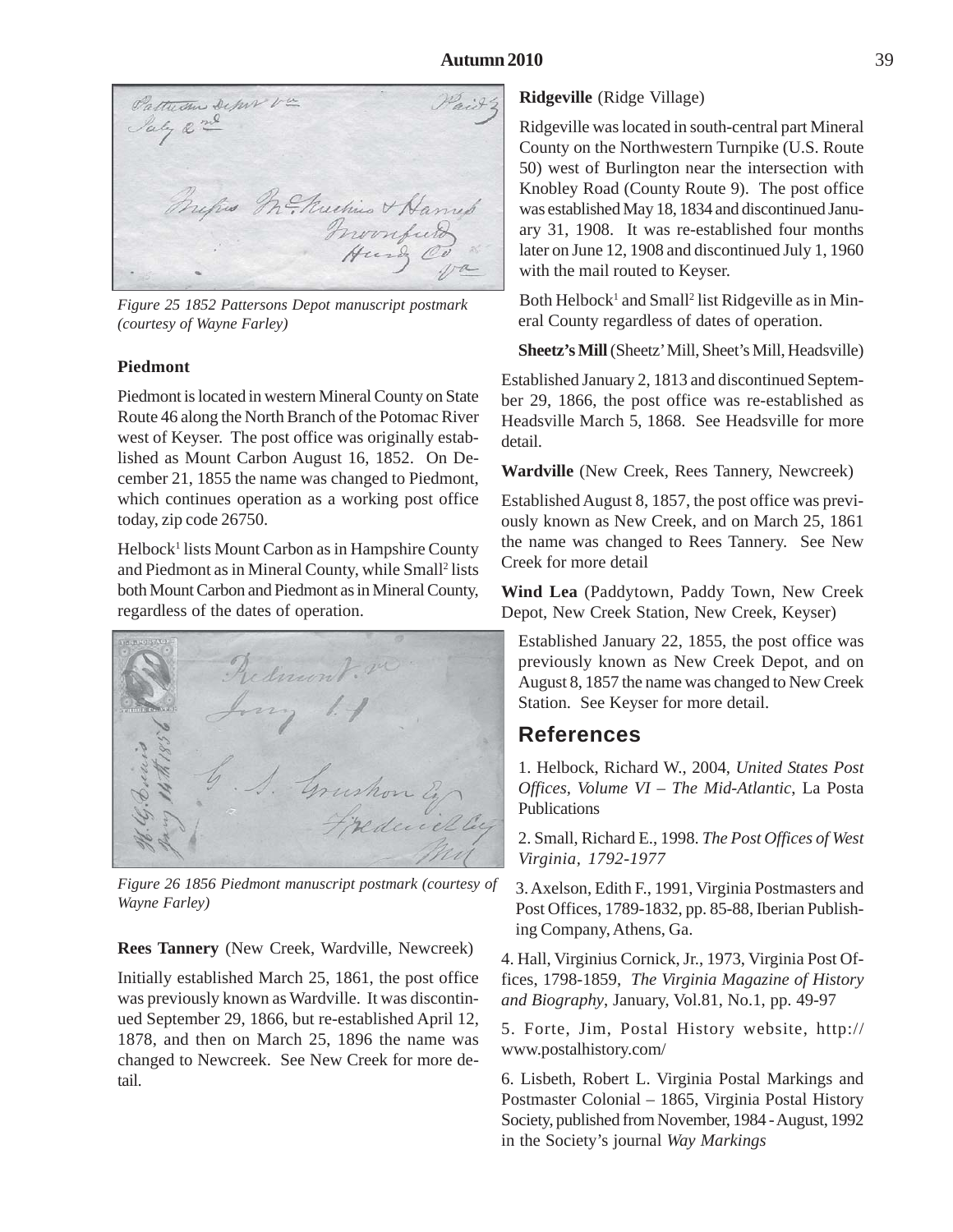Post Offices Established and Located in Present Day Hampshire County

| Post Office (zip)                        | <b>Established</b>       | <b>Discontinued</b>      |
|------------------------------------------|--------------------------|--------------------------|
| Augusta (26704)                          | 04/17/1882               |                          |
| Bache                                    | 04/10/1903               | 09/15/1913               |
| Barnes Mills, Barnes Mill                | 09/30/1879               | 04/30/1911               |
| <b>Barrettsville</b>                     | 05/15/1866               | 05/22/1877               |
| <b>Belt</b>                              | 11/24/1928               | 08/15/1934               |
| <b>Bloomery (26817)</b>                  | 05/13/1852               |                          |
| Cacapehon                                | 05/08/1901               | 04/15/1925               |
| Cacaponville                             | 03/18/1843               | 06/06/1853               |
| Capon Bridge (26711)                     | 07/13/1841               |                          |
| Capon Springs (26823)                    | 06/18/1841               |                          |
| <b>Cold Stream</b>                       | 09/24/1827               | 12/27/1968               |
| <b>Cold Stream Mills</b>                 | 12/27/1813               | <b>Jun 1819</b>          |
| Concord                                  | 03/08/1876               | 03/15/1933               |
| Creekvale                                | 10/23/1917               | 06/30/1936               |
| Critton                                  | 05/22/1907               | 05/31/1908               |
| Davy                                     | 8/20/1902                | 01/24/1911               |
| Delray (26714)<br>Dillon's Run           | 05/13/1886<br>07/13/1830 |                          |
| Donaldson                                | 06/15/1877               | 12/31/1938<br>03/26/1883 |
| Dunn's Store                             | 05/18/1820               | 1821                     |
| Extract                                  | 11/02/1900               | 07/31/1906               |
| Fordhill, Ford Hill                      | 04/02/1903               | 09/30/1920               |
| Forks Of Capon                           | 12/06/1869               | 05/31/1908               |
| <b>Forks Of Potomac</b>                  | 07/11/1851               | 12/20/1865               |
| Frenchburg                               | 05/02/1857               | 03/10/1860               |
| Glebe                                    | 08/31/1881               | 12/31/1936               |
| Glencoe, Glenco                          | 03/23/1826               | 07/13/1841               |
| Gloydsborough                            | 03/14/1814               | 1821                     |
| Good                                     | 04/20/1908               | 11/14/1936               |
| Green Spring (26722)                     | 12/06/1880               |                          |
| Green Spring Run                         | 06/06/1849               | 12/06/1880               |
| <b>Green Valley Depot</b>                | 02/17/1843               | 06/06/1849               |
| Hainesville                              | 02/11/1878               | 04/09/1895               |
| <b>Hanging Rock</b>                      | 10/11/1819               | 05/31/1958               |
| <b>Hannums Mills</b>                     | 01/18/1876               | 01/17/1877               |
| Higginsville                             | 04/26/1850               | 06/30/1948               |
| High View (26808)                        | 06/22/1839               |                          |
| Hooks Mills, Hook's Mills                | 12/06/1854               | 04/30/1950               |
| Hoy                                      | 06/05/1906               | 04/30/1958               |
| Intermont (26842)                        | 06/11/1915               | 01/29/1972               |
| Jericho                                  | 11/06/1897               | 09/30/1913               |
| Jersey Mountain                          | 09/30/1879               | 01/20/1887               |
| Junction (26824)                         | 11/13/1866               | 01/30/1997               |
| Kirby (26729)                            | 05/27/1884               | 10/02/1992               |
| Lafollettsville                          | 08/13/1877               | 07/20/1894               |
| Lehew (26843)                            | 12/24/1887               | 09/09/1984               |
| Levels (25431)                           | 01/20/1890               | $\frac{1}{2}$            |
| Levels Cross Roads                       | 09/25/1871               | 07/12/1880               |
| Little Cape Capon                        | 01/19/1815               | 10/26/1835               |
| Loom                                     | 01/22/1917               | 02/28/1943               |
| Mill Brook                               | 08/13/1877               | 01/03/1896               |
| Millbrook                                | 01/03/1896               | 08/31/1954               |
| Moorefield Junction                      | 08/12/1874               | 12/11/1890               |
| Mutton Run                               | 10/13/1879               | 06/11/1915               |
| Neals Run                                | 04/15/1925               | 05/31/1942               |
| Nero                                     | 06/15/1904               | 12/15/1926               |
| North River<br>North River Meeting House | 03/13/1821<br>02/11/1826 | 05/11/1822<br>08/22/1866 |
|                                          |                          |                          |

| Post Office (zip)        | <b>Established</b> | <b>Discontinued</b> |
|--------------------------|--------------------|---------------------|
| <b>North River Mills</b> | 05/11/1822         | 12/05/1895          |
| Northriver Mills (26744) | 12/05/1895         | 09/30/1972          |
| Offutt's, Offutt's Store | 10/31/1814         | 1829                |
| Okonoko                  | 06/06/1853         | 10/31/1958          |
| Pancake                  | 05/10/1911         | 05/31/1912          |
| <b>Pleasant Dale</b>     | 02/03/1848         | 12/30/1964          |
| Points (25437)           | 12/08/1897         |                     |
| Purgitsville (26852)     | 09/17/1851         |                     |
| Rada                     | 01/24/1911         | 03/31/1948          |
| Rio (26755)              | 12/27/1881         |                     |
| Romney (26757)           | 04/01/1796         |                     |
| Ruckman                  | 05/31/1883         | 09/15/1947          |
| Sector                   | 10/27/1917         | 12/15/1936          |
| Sedan                    | 01/09/1871         | 11/15/1929          |
| Shanks (26761)           | 12/22/1897         |                     |
| <b>Sherrard's Store</b>  | 12/28/1814         | 05/13/1852          |
| Slanesville (25444)      | 09/04/1857         |                     |
| Smiths Gap               | 02/17/1848         | 05/13/1886          |
| South Branch             | 05/23/1903         | 06/30/1950          |
| South Branch Depot       | 12/20/1865         | 05/23/1903          |
| <b>Spring Gap</b>        | 07/17/1890         | 06/30/1953          |
| Springfield (26763)      | 09/20/1800         |                     |
| Stony                    | 04/27/1900         | 04/14/1904          |
| Taylor                   | 08/21/1886         | 05/18/1889          |
| Three Churches (26765)   | 01/20/1887         | 12/03/1993          |
| Valley                   | 05/19/1928         | 06/15/1937          |
| Vanderlip                | 04/26/1915         | 05/31/1952          |
| Wappocomo                | 06/01/1891         | 01/31/1921          |
| Yellow Spring (26865)    | 06/22/1839         |                     |

#### **Post Offices Established in Hampshire County** that are in Present Day Mineral County

| <b>Established</b> | <b>Discontinued</b> |
|--------------------|---------------------|
| 11/28/1881         | 09/01/1932          |
| 09/24/1827         |                     |
| 05/05/1838         | 07/23/1845          |
| 05/04/1866         | 10/28/1884          |
| 04/27/1860         | 05/04/1866          |
| 09/01/1932         |                     |
| 1800               | 11/28/1881          |
| 11/27/1858         | 10/31/1915          |
| 03/05/1868         | 12/31/1951          |
| 12/07/1832         | 05/05/1838          |
| 09/23/1874         |                     |
| 08/16/1852         | 12/21/1855          |
| 03/25/1896         | 07/01/1963          |
| 07/01/1963         |                     |
| 08/29/1867         | 09/23/1874          |
| 07/22/1851         | 08/08/1857          |
| 10/04/1852         | 01/22/1855          |
| 08/08/1857         | 08/29/1867          |
| 01/22/1852         | 10/04/1852          |
| 10/30/1811         | 01/06/1844          |
| 09/01/1951         | 04/13/1985          |
| 03/05/1907         | 09/01/1951          |
| 07/07/1843         | 10/27/1903          |
| 12/21/1855         |                     |
| 03/25/1861         | 09/29/1866          |
| 04/12/1878         | 03/25/1896          |
| 05/18/1834         | 07/01/1960          |
| 01/02/1813         | 09/29/1866          |
| 08/08/1857         | 03/25/1861          |
| 01/22/1855         | 08/08/1857          |
|                    |                     |

Note: In those cases where the post office name changed several times, e.g., present day Keyser and<br>New Creek, I have indicated the order of the changes using the first initial(s) of the final post office<br>name, e.g., K-1,